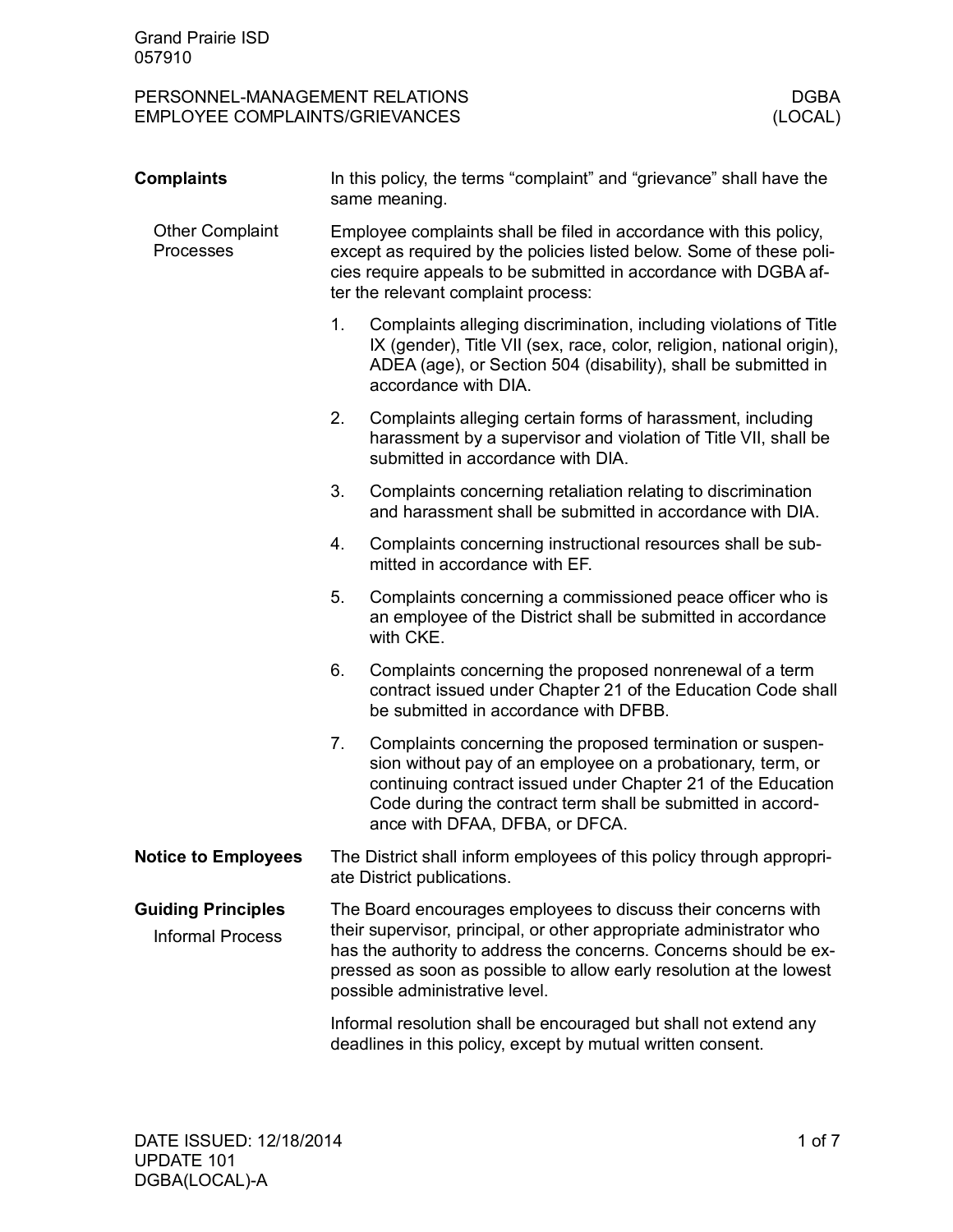# PERSONNEL-MANAGEMENT RELATIONS DERSONNEL-MANAGEMENT RELATIONS DEBA<br>EMPLOYEE COMPLAINTS/GRIEVANCES (LOCAL) EMPLOYEE COMPLAINTS/GRIEVANCES

| <b>Direct</b><br>Communication with<br><b>Board Members</b> | Employees shall not be prohibited from communicating with a<br>member of the Board regarding District operations except when<br>communication between an employee and a Board member would<br>be inappropriate because of a pending hearing or appeal related to<br>the employee.                                                                                                                                                                                                                                                                                                                                                                                                                                                                         |  |
|-------------------------------------------------------------|-----------------------------------------------------------------------------------------------------------------------------------------------------------------------------------------------------------------------------------------------------------------------------------------------------------------------------------------------------------------------------------------------------------------------------------------------------------------------------------------------------------------------------------------------------------------------------------------------------------------------------------------------------------------------------------------------------------------------------------------------------------|--|
| <b>Formal Process</b>                                       | An employee may initiate the formal process described below by<br>timely filing a written complaint form.                                                                                                                                                                                                                                                                                                                                                                                                                                                                                                                                                                                                                                                 |  |
|                                                             | Even after initiating the formal complaint process, employees are<br>encouraged to seek informal resolution of their concerns. An em-<br>ployee whose concerns are resolved may withdraw a formal com-<br>plaint at any time.                                                                                                                                                                                                                                                                                                                                                                                                                                                                                                                             |  |
|                                                             | The process described in this policy shall not be construed to cre-<br>ate new or additional rights beyond those granted by law or Board<br>policy, nor to require a full evidentiary hearing or "mini-trial" at any<br>level.                                                                                                                                                                                                                                                                                                                                                                                                                                                                                                                            |  |
| <b>Freedom from</b><br><b>Retaliation</b>                   | Neither the Board nor any District employee shall unlawfully retali-<br>ate against an employee for bringing a concern or complaint.                                                                                                                                                                                                                                                                                                                                                                                                                                                                                                                                                                                                                      |  |
| Whistleblower<br><b>Complaints</b>                          | Whistleblower complaints shall be filed within the time specified by<br>law and may be made to the Superintendent or designee beginning<br>at Level Two. Time lines for the employee and the District set out in<br>this policy may be shortened to allow the Board to make a final de-<br>cision within 60 calendar days of the initiation of the complaint.<br>[See DG]                                                                                                                                                                                                                                                                                                                                                                                 |  |
| <b>Complaints Against</b><br><b>Supervisors</b>             | Complaints alleging a violation of law by a supervisor may be<br>made to the Superintendent or designee. Complaint forms alleging<br>a violation of law by the Superintendent may be submitted directly<br>to the Board or designee.                                                                                                                                                                                                                                                                                                                                                                                                                                                                                                                      |  |
| <b>General Provisions</b><br>Filing                         | Complaint forms and appeal notices may be filed by hand-delivery,<br>by electronic communication, including e-mail and fax, or by U.S.<br>Mail. Hand-delivered filings shall be timely filed if received by the<br>appropriate administrator or designee by the close of business on<br>the deadline. Filings submitted by electronic communication shall<br>be timely filed if they are received by the close of business on the<br>deadline, as indicated by the date/time shown on the electronic<br>communication. Mail filings shall be timely filed if they are post-<br>marked by U.S. Mail on or before the deadline and received by the<br>appropriate administrator or designated representative no more<br>than three days after the deadline. |  |
| Scheduling<br>Conferences                                   | The District shall make reasonable attempts to schedule confer-<br>ences at a mutually agreeable time. If the employee fails to appear<br>at a scheduled conference, the District may hold the conference<br>and issue a decision in the employee's absence.                                                                                                                                                                                                                                                                                                                                                                                                                                                                                              |  |
| DATE ISSUED: 12/18/2014                                     | 2 of 7                                                                                                                                                                                                                                                                                                                                                                                                                                                                                                                                                                                                                                                                                                                                                    |  |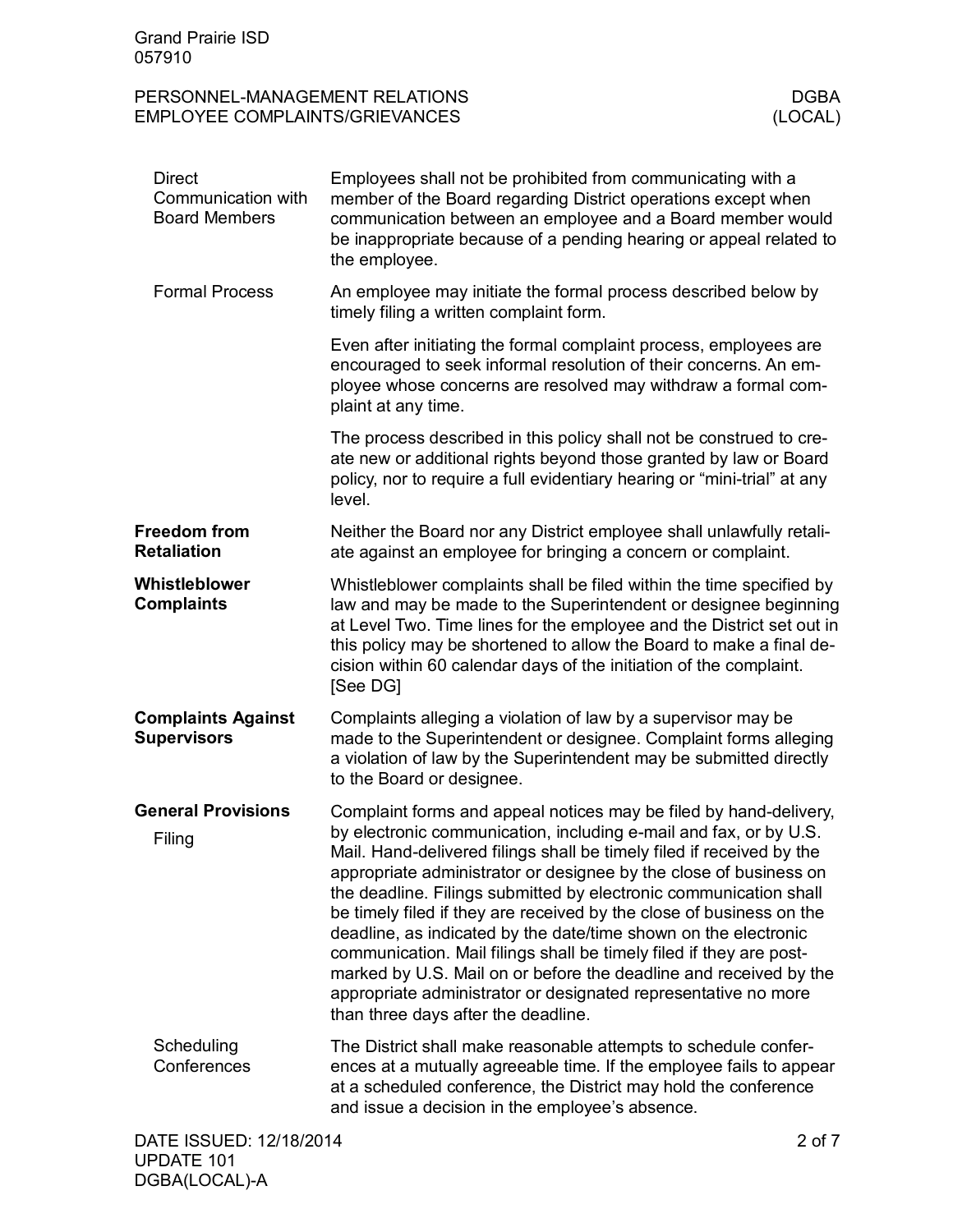### PERSONNEL-MANAGEMENT RELATIONS DERSONNEL-MANAGEMENT RELATIONS DERA<br>EMPLOYEE COMPLAINTS/GRIEVANCES (LOCAL) EMPLOYEE COMPLAINTS/GRIEVANCES

| Response                    | At Levels One and Two, "response" shall mean a written communi-<br>cation to the employee from the appropriate administrator. Re-<br>sponses may be hand-delivered, sent by electronic communication<br>to the employee's e-mail address of record, or sent by U.S. Mail to<br>the employee's mailing address of record. Mailed responses shall<br>be timely if they are postmarked by U.S. Mail on or before the<br>deadline.                                                                                                                                        |
|-----------------------------|-----------------------------------------------------------------------------------------------------------------------------------------------------------------------------------------------------------------------------------------------------------------------------------------------------------------------------------------------------------------------------------------------------------------------------------------------------------------------------------------------------------------------------------------------------------------------|
| Days                        | "Days" shall mean District business days, unless otherwise noted.<br>In calculating time lines under this policy, the day a document is<br>filed is "day zero." The following business day is "day one."                                                                                                                                                                                                                                                                                                                                                              |
| Representative              | "Representative" shall mean any person who or an organization<br>that does not claim the right to strike and is designated by the em-<br>ployee to represent him or her in the complaint process.                                                                                                                                                                                                                                                                                                                                                                     |
|                             | The employee may designate a representative through written no-<br>tice to the District at any level of this process. The representative<br>may participate in person or by telephone conference call. If the<br>employee designates a representative with fewer than three days'<br>notice to the District before a scheduled conference or hearing, the<br>District may reschedule the conference or hearing to a later date, if<br>desired, in order to include the District's counsel. The District may<br>be represented by counsel at any level of the process. |
| Consolidating<br>Complaints | Complaints arising out of an event or a series of related events<br>shall be addressed in one complaint. Employees shall not file sep-<br>arate or serial complaints arising from any event or series of events<br>that have been or could have been addressed in a previous com-<br>plaint.                                                                                                                                                                                                                                                                          |
|                             | When two or more complaints are sufficiently similar in nature and<br>remedy sought to permit their resolution through one proceeding,<br>the District may consolidate the complaints.                                                                                                                                                                                                                                                                                                                                                                                |
| <b>Untimely Filings</b>     | All time limits shall be strictly followed unless modified by mutual<br>written consent.                                                                                                                                                                                                                                                                                                                                                                                                                                                                              |
|                             | If a complaint form or appeal notice is not timely filed, the com-<br>plaint may be dismissed, on written notice to the employee, at any<br>point during the complaint process. The employee may appeal the<br>dismissal by seeking review in writing within ten days from the date<br>of the written dismissal notice, starting at the level at which the<br>complaint was dismissed. Such appeal shall be limited to the issue<br>of timeliness.                                                                                                                    |
| <b>Costs Incurred</b>       | Each party shall pay its own costs incurred in the course of the<br>complaint.                                                                                                                                                                                                                                                                                                                                                                                                                                                                                        |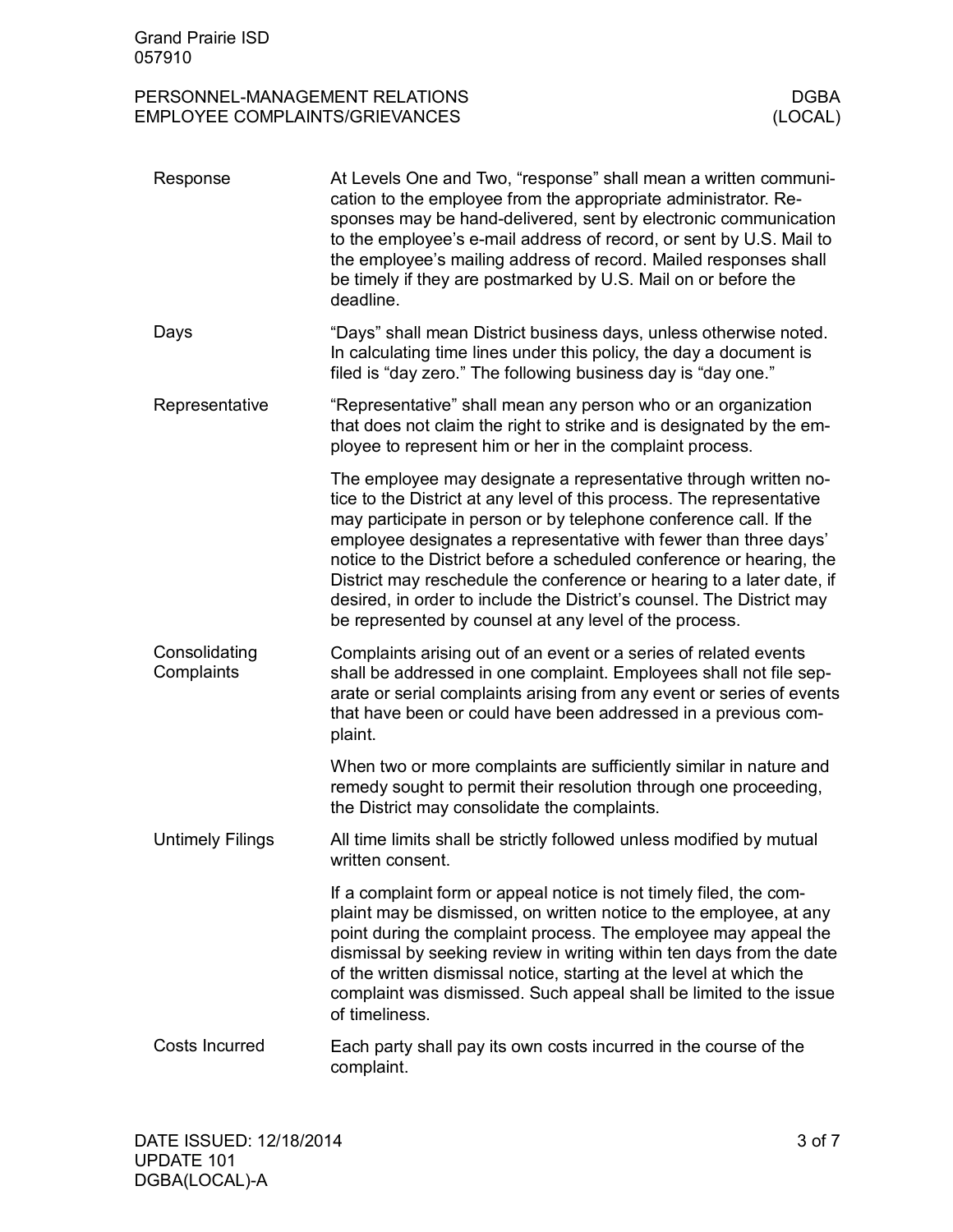| <b>Grand Prairie ISD</b><br>057910                                      |                                                                                                                                                                                                                                                                                                                                                                                                       |                                                                                                                                                                                                                                                            |                        |
|-------------------------------------------------------------------------|-------------------------------------------------------------------------------------------------------------------------------------------------------------------------------------------------------------------------------------------------------------------------------------------------------------------------------------------------------------------------------------------------------|------------------------------------------------------------------------------------------------------------------------------------------------------------------------------------------------------------------------------------------------------------|------------------------|
| PERSONNEL-MANAGEMENT RELATIONS<br><b>EMPLOYEE COMPLAINTS/GRIEVANCES</b> |                                                                                                                                                                                                                                                                                                                                                                                                       |                                                                                                                                                                                                                                                            | <b>DGBA</b><br>(LOCAL) |
| Complaint and<br><b>Appeal Forms</b>                                    |                                                                                                                                                                                                                                                                                                                                                                                                       | Complaints and appeals under this policy shall be submitted in<br>writing on a form provided by the District.                                                                                                                                              |                        |
|                                                                         | Copies of any documents that support the complaint should be at-<br>tached to the complaint form. If the employee does not have copies<br>of these documents, they may be presented at the Level One con-<br>ference. After the Level One conference, no new documents may<br>be submitted by the employee unless the employee did not know<br>the documents existed before the Level One conference. |                                                                                                                                                                                                                                                            |                        |
|                                                                         | A complaint or appeal form that is incomplete in any material as-<br>pect may be dismissed but may be refiled with all the required in-<br>formation if the refiling is within the designated time for filing.                                                                                                                                                                                        |                                                                                                                                                                                                                                                            |                        |
| Audio Recording                                                         | As provided by law, an employee shall be permitted to make an au-<br>dio recording of a conference or hearing under this policy at which<br>the substance of the employee's complaint is discussed. The em-<br>ployee shall notify all attendees present that an audio recording is<br>taking place.                                                                                                  |                                                                                                                                                                                                                                                            |                        |
| <b>Level One</b>                                                        | Complaint forms must be filed:                                                                                                                                                                                                                                                                                                                                                                        |                                                                                                                                                                                                                                                            |                        |
|                                                                         | 1.                                                                                                                                                                                                                                                                                                                                                                                                    | Within 15 days of the date the employee first knew, or with<br>reasonable diligence should have known, of the decision or<br>action giving rise to the complaint or grievance; and                                                                         |                        |
|                                                                         | 2.                                                                                                                                                                                                                                                                                                                                                                                                    | With the lowest level administrator who has the authority to<br>remedy the alleged problem.                                                                                                                                                                |                        |
|                                                                         |                                                                                                                                                                                                                                                                                                                                                                                                       | In most circumstances, employees on a school campus shall<br>file Level One complaints with the campus principal; other<br>District employees shall file Level One complaints with their<br>immediate supervisor.                                          |                        |
|                                                                         |                                                                                                                                                                                                                                                                                                                                                                                                       | If the only administrator who has authority to remedy the al-<br>leged problem is the Superintendent or designee, the com-<br>plaint may begin at Level Two following the procedure, includ-<br>ing deadlines, for filing the complaint form at Level One. |                        |
|                                                                         | If the complaint is not filed with the appropriate administrator, the<br>receiving administrator must note the date and time the complaint<br>form was received and immediately forward the complaint form to<br>the appropriate administrator.                                                                                                                                                       |                                                                                                                                                                                                                                                            |                        |
|                                                                         | The appropriate administrator shall investigate as necessary and<br>schedule a conference with the employee within ten days after re-<br>ceipt of the written complaint. The administrator may set reasona-<br>ble time limits for the conference.                                                                                                                                                    |                                                                                                                                                                                                                                                            |                        |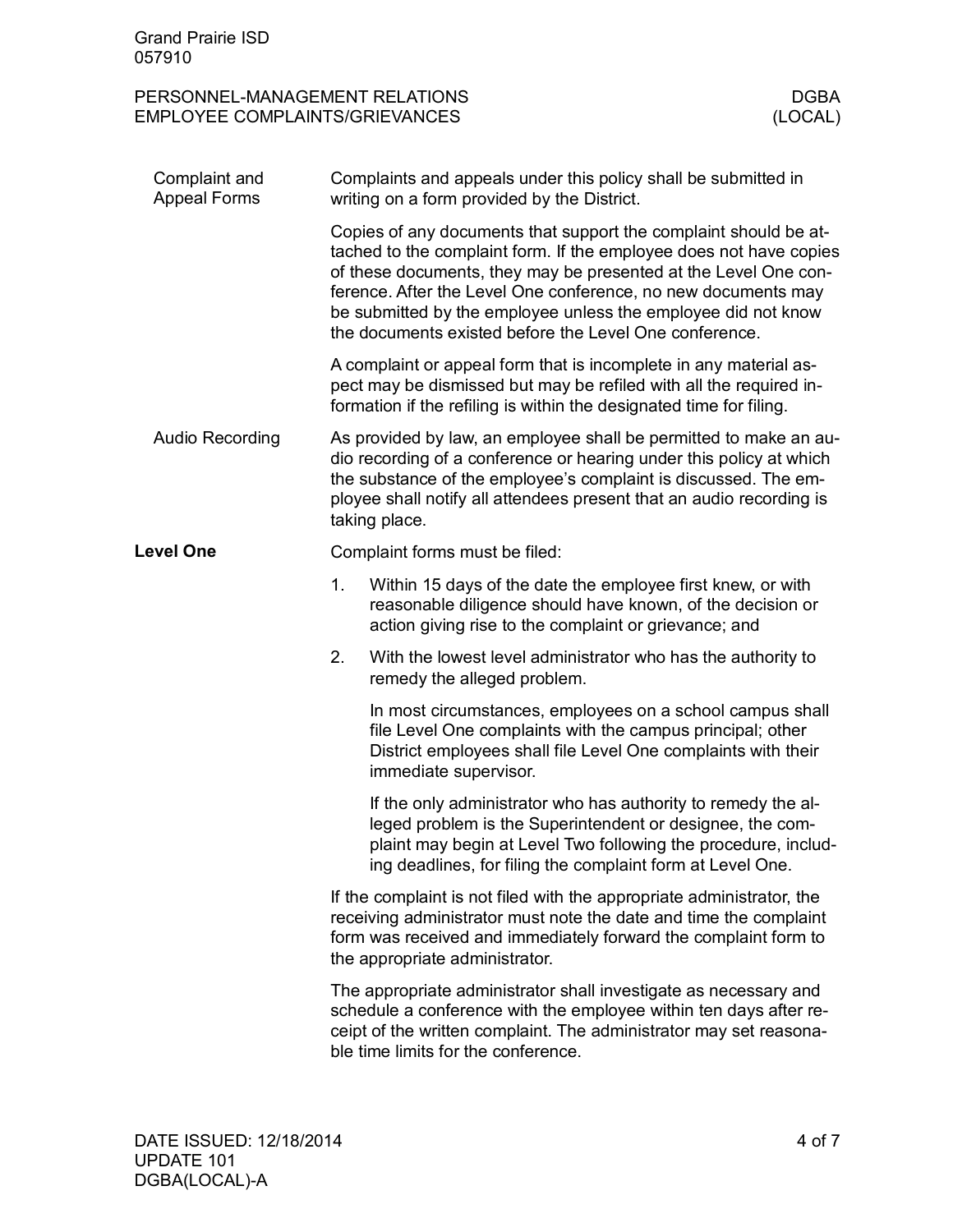## PERSONNEL-MANAGEMENT RELATIONS DERSONNEL-MANAGEMENT RELATIONS DEBA<br>EMPLOYEE COMPLAINTS/GRIEVANCES (LOCAL) EMPLOYEE COMPLAINTS/GRIEVANCES

|                  |                                                                                                                                                                                                                                                                                                                                                                                                                                                                       | Absent extenuating circumstances, the administrator shall provide<br>the employee a written response within ten days following the con-<br>ference. The written response shall set forth the basis of the deci-<br>sion. In reaching a decision, the administrator may consider infor-<br>mation provided at the Level One conference and any other<br>relevant documents or information the administrator believes will<br>help resolve the complaint.                           |  |
|------------------|-----------------------------------------------------------------------------------------------------------------------------------------------------------------------------------------------------------------------------------------------------------------------------------------------------------------------------------------------------------------------------------------------------------------------------------------------------------------------|-----------------------------------------------------------------------------------------------------------------------------------------------------------------------------------------------------------------------------------------------------------------------------------------------------------------------------------------------------------------------------------------------------------------------------------------------------------------------------------|--|
| <b>Level Two</b> | If the employee did not receive the relief requested at Level One or<br>if the time for a response has expired, the employee may request a<br>conference with the Superintendent or designee to appeal the<br>Level One decision.                                                                                                                                                                                                                                     |                                                                                                                                                                                                                                                                                                                                                                                                                                                                                   |  |
|                  | The appeal notice must be filed in writing, on a form provided by<br>the District, within ten days of the date of the written Level One<br>response or, if no response was received, within ten days of the<br>Level One response deadline.                                                                                                                                                                                                                           |                                                                                                                                                                                                                                                                                                                                                                                                                                                                                   |  |
|                  | After receiving notice of the appeal, the Level One administrator<br>shall prepare and forward a record of the Level One complaint to<br>the Level Two administrator. The employee may request a copy of<br>the Level One record.                                                                                                                                                                                                                                     |                                                                                                                                                                                                                                                                                                                                                                                                                                                                                   |  |
|                  |                                                                                                                                                                                                                                                                                                                                                                                                                                                                       | The Level One record shall include:                                                                                                                                                                                                                                                                                                                                                                                                                                               |  |
|                  | 1.                                                                                                                                                                                                                                                                                                                                                                                                                                                                    | The original complaint form and any attachments.                                                                                                                                                                                                                                                                                                                                                                                                                                  |  |
|                  | 2.                                                                                                                                                                                                                                                                                                                                                                                                                                                                    | All other documents submitted by the employee at Level One.                                                                                                                                                                                                                                                                                                                                                                                                                       |  |
|                  | 3.                                                                                                                                                                                                                                                                                                                                                                                                                                                                    | The written response issued at Level One and any attach-<br>ments.                                                                                                                                                                                                                                                                                                                                                                                                                |  |
|                  | 4.                                                                                                                                                                                                                                                                                                                                                                                                                                                                    | All other documents relied upon by the Level One administra-<br>tor in reaching the Level One decision.                                                                                                                                                                                                                                                                                                                                                                           |  |
|                  | The Superintendent or designee shall schedule a conference<br>within ten days after the appeal notice is filed. The conference shall<br>be limited to the issues and documents considered at Level One.<br>At the conference, the employee may provide information concern-<br>ing any documents or information relied upon by the administration<br>for the Level One decision. The Superintendent or designee may<br>set reasonable time limits for the conference. |                                                                                                                                                                                                                                                                                                                                                                                                                                                                                   |  |
|                  |                                                                                                                                                                                                                                                                                                                                                                                                                                                                       | The Superintendent or designee shall provide the employee a writ-<br>ten response within ten days following the conference. The written<br>response shall set forth the basis of the decision. In reaching a de-<br>cision, the Superintendent or designee may consider the Level<br>One record, information provided at the Level Two conference, and<br>any other relevant documents or information the Superintendent or<br>designee believes will help resolve the complaint. |  |
|                  |                                                                                                                                                                                                                                                                                                                                                                                                                                                                       |                                                                                                                                                                                                                                                                                                                                                                                                                                                                                   |  |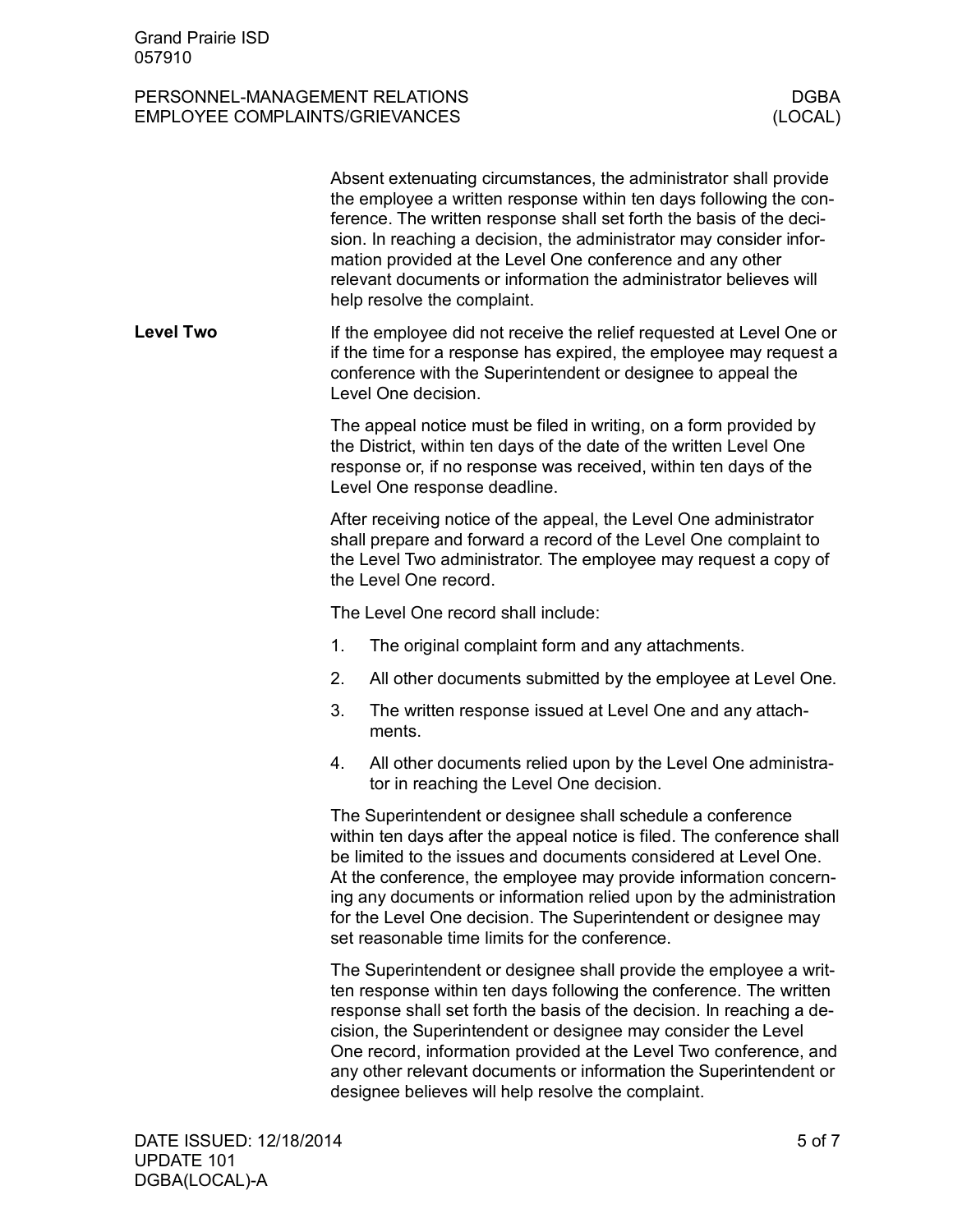### PERSONNEL-MANAGEMENT RELATIONS DERSONNEL-MANAGEMENT RELATIONS DEBA<br>EMPLOYEE COMPLAINTS/GRIEVANCES (LOCAL) EMPLOYEE COMPLAINTS/GRIEVANCES

|                    |                                                                                                                                                                                                                                                                                                                                                                                                                      | Recordings of the Level One and Level Two conferences, if any,<br>shall be maintained with the Level One and Level Two records.                                                                                                               |  |  |
|--------------------|----------------------------------------------------------------------------------------------------------------------------------------------------------------------------------------------------------------------------------------------------------------------------------------------------------------------------------------------------------------------------------------------------------------------|-----------------------------------------------------------------------------------------------------------------------------------------------------------------------------------------------------------------------------------------------|--|--|
| <b>Level Three</b> | If the employee did not receive the relief requested at Level Two or<br>if the time for a response has expired, the employee may appeal<br>the decision to the Board.                                                                                                                                                                                                                                                |                                                                                                                                                                                                                                               |  |  |
|                    |                                                                                                                                                                                                                                                                                                                                                                                                                      | The appeal notice must be filed in writing, on a form provided by<br>the District, within ten days of the date of the written Level Two re-<br>sponse or, if no response was received, within ten days of the<br>Level Two response deadline. |  |  |
|                    | The Superintendent or designee shall inform the employee of the<br>date, time, and place of the Board meeting at which the complaint<br>will be on the agenda for presentation to the Board.                                                                                                                                                                                                                         |                                                                                                                                                                                                                                               |  |  |
|                    | The Superintendent or designee shall provide the Board the record<br>of the Level Two appeal. The employee may request a copy of the<br>Level Two record.                                                                                                                                                                                                                                                            |                                                                                                                                                                                                                                               |  |  |
|                    |                                                                                                                                                                                                                                                                                                                                                                                                                      | The Level Two record shall include:                                                                                                                                                                                                           |  |  |
|                    | 1.                                                                                                                                                                                                                                                                                                                                                                                                                   | The Level One record.                                                                                                                                                                                                                         |  |  |
|                    | 2.                                                                                                                                                                                                                                                                                                                                                                                                                   | The notice of appeal from Level One to Level Two.                                                                                                                                                                                             |  |  |
|                    | 3.                                                                                                                                                                                                                                                                                                                                                                                                                   | The written response issued at Level Two and any attach-<br>ments.                                                                                                                                                                            |  |  |
|                    | 4.                                                                                                                                                                                                                                                                                                                                                                                                                   | All other documents relied upon by the administration in<br>reaching the Level Two decision.                                                                                                                                                  |  |  |
|                    | The appeal shall be limited to the issues and documents consid-<br>ered at Level Two, except that if at the Level Three hearing the ad-<br>ministration intends to rely on evidence not included in the Level<br>Two record, the administration shall provide the employee notice of<br>the nature of the evidence at least three days before the hearing.                                                           |                                                                                                                                                                                                                                               |  |  |
|                    | The District shall determine whether the complaint will be pre-<br>sented in open or closed meeting in accordance with the Texas<br>Open Meetings Act and other applicable law. [See BE]                                                                                                                                                                                                                             |                                                                                                                                                                                                                                               |  |  |
|                    | The presiding officer may set reasonable time limits and guidelines<br>for the presentation, including an opportunity for the employee and<br>administration to each make a presentation and provide rebuttal<br>and an opportunity for questioning by the Board. The Board shall<br>hear the complaint and may request that the administration provide<br>an explanation for the decisions at the preceding levels. |                                                                                                                                                                                                                                               |  |  |
|                    |                                                                                                                                                                                                                                                                                                                                                                                                                      | $\mathbf{r}$ and distinct the same of the same space of the support as said as a subset of a second space of the support                                                                                                                      |  |  |

In addition to any other record of the Board meeting required by law, the Board shall prepare a separate record of the Level Three